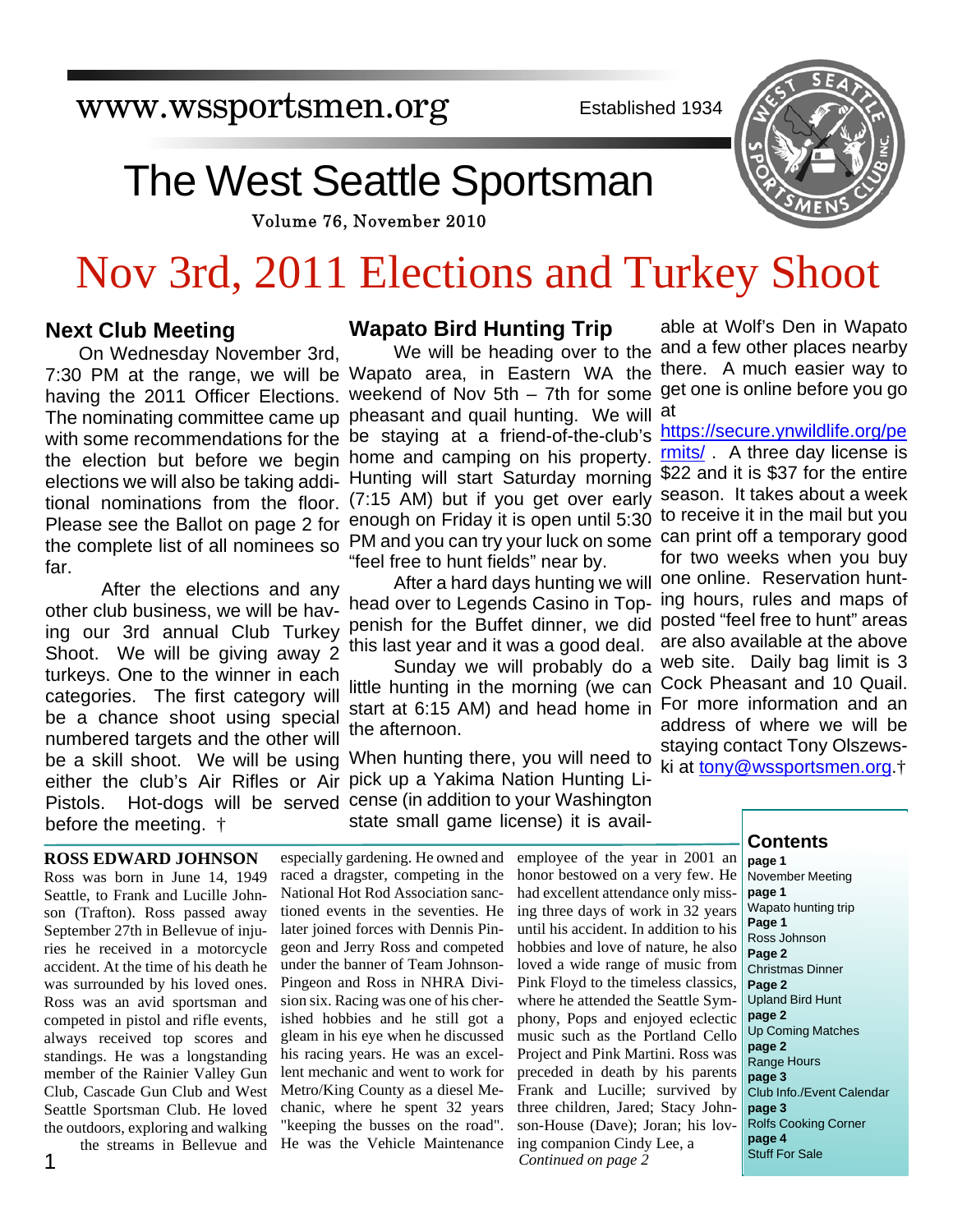#### *Ross Johnson from page 1*

granddaughter Destiny House; an uncle Robert; his former spouse Glenda Platz-Johnson; his former in-laws the Platz family. He was a proud grandpa and was looking forward to the arrival of a new granddaughter. He was a rugged, loving, gentle, kind renaissance man who leaves a huge void in the lives of everyone he touched. He was loved and respected by many and will be sorely missed by all who knew him. A Celebration of Life will be held 2:00 PM Sunday November 7th at Greenwood Memorial Park and Funeral Home located at 350 Monroe Ave NE Renton. Please visit www.greenwoodmempark.com to leave a tribute. Arrangements under the direction of Greenwood Funeral Home, Renton, WA.

# **Club Christmas Party**

We will be having our annual Club Christmas party on Sunday, December 12. Social hour will begin at 5:30 PM and Dinner will be at 6:30 PM. We will be having this years dinner at the Mark Restaurant & Bar, 914 SW 152nd Street in Olde Burien.

Price is \$30.00 per person (this includes tax & gratuity) and must be received no later than December 5th.

Make checks payable to WSSC and mail to: West Seattle Sportsmen's Club, P. O. Box 16258, Seattle, WA 98116. We will be having a Gift Exchange for those who wish to participate. Bring a wrapped gift with a value of \$10 to contribute to Santa's bag. Only those that bring a gift will receive one. It is always fun to see if the gift you brought is one of the ones everybody wants. We hope to see you there! †

# **Upland Bird Hunt**

by Tony Olszewski

Greg Boyd, Cam Robinson, Steve Patnode & family, and I went over to the Wapato area for the Opening weekend of Pheasant Hunting on the Yakima Reservation the weekend of October 16<sup>th</sup> -17<sup>th</sup>. The weather was great, actually a bit on the warm side in the afternoon but freezing at night. On Saturday we started hunting early in some "feel free to hunt fields." We managed to get in to Pheasant early but being a bit rusty shooting we bagged only one of the several we saw. When we finished that field we stopped by the town of Harrah and had brunch at a small Mexican Restaurant. After eating our fill it was off to another field in search of some more upland birds to hunt. This field was a private field that in the past had produced very well for Steve. It has not been cut down for years and the first half was not too bad to get through. We did not see any birds at first, but on our way back we did kick up a few, but no hits by any of the hunters. The last half of the field was a real tough. The weeds were taller than me and all intertwined most of the way. A few more Pheasant were kicked up but I could not see them above the weeds. We finished this field and that was it for Greg, Cam and I. Steve and his family did manage to do a couple more small areas and I think they did manage to scare up a few Quail.

Sunday we all slept in. We started hunting by driving the drainage ditches where we managed to find a good number of Quail and even *Continued on page 4*

# **Ballot**

## **WSSC 2011 Officer Elections**

Vote for one in each position except Trustee vote for two.

\_\_\_\_\_\_\_\_\_\_\_\_\_\_\_\_\_\_\_\_\_\_\_\_\_

#### **President**

Tony Olszewski

Write in

#### **Vice President**

Steve Loo

\_\_\_\_\_\_\_\_\_\_\_\_\_\_\_\_\_\_\_\_\_\_\_\_\_ Write in

#### **Secretary**

Kristin Shamek

\_\_\_\_\_\_\_\_\_\_\_\_\_\_\_\_\_\_\_\_\_\_\_\_\_ Write in

#### **Recording Secretary**

Greg Boyd

\_\_\_\_\_\_\_\_\_\_\_\_\_\_\_\_\_\_\_\_\_\_\_\_\_ Write in

**Treasurer**

Cam Robinson

Write in

# **Trustee (Vote for 2)**

\_\_\_\_\_\_\_\_\_\_\_\_\_\_\_\_\_\_\_\_\_\_\_\_\_

Greg Boyd Richard George

\_\_\_\_\_\_\_\_\_\_\_\_\_\_\_\_\_\_\_\_\_\_\_\_\_ Write in

Write in

# **Up coming Small bore & Air Matches**

| Oct 30-31 Olympia |              | State Indoor Int'l 3-P Championship (West) |
|-------------------|--------------|--------------------------------------------|
| Nov 13            | West Seattle | Standard and Air Pistol                    |
| Nov 20            | Puyallup     | JORC (West)                                |
| Dec 4             | Olympia      | JOARC (West)                               |
| Dec 11            | West Seattle | Standard and Air Pistol                    |

# **Range Hours and Activity**

\_\_\_\_\_\_\_\_\_\_\_\_\_\_\_\_\_\_\_\_\_\_\_\_\_

Monday - Small Bore - 6 PM, Tuesday - Pistol League, - 6:30 PM Wednesday - Juniors - Call Fred Burr at 206-935-4883 for information. Cost: Adult members \$2.00, non- members \$4.00, Juniors \$1.00.

Volume 76, November 2010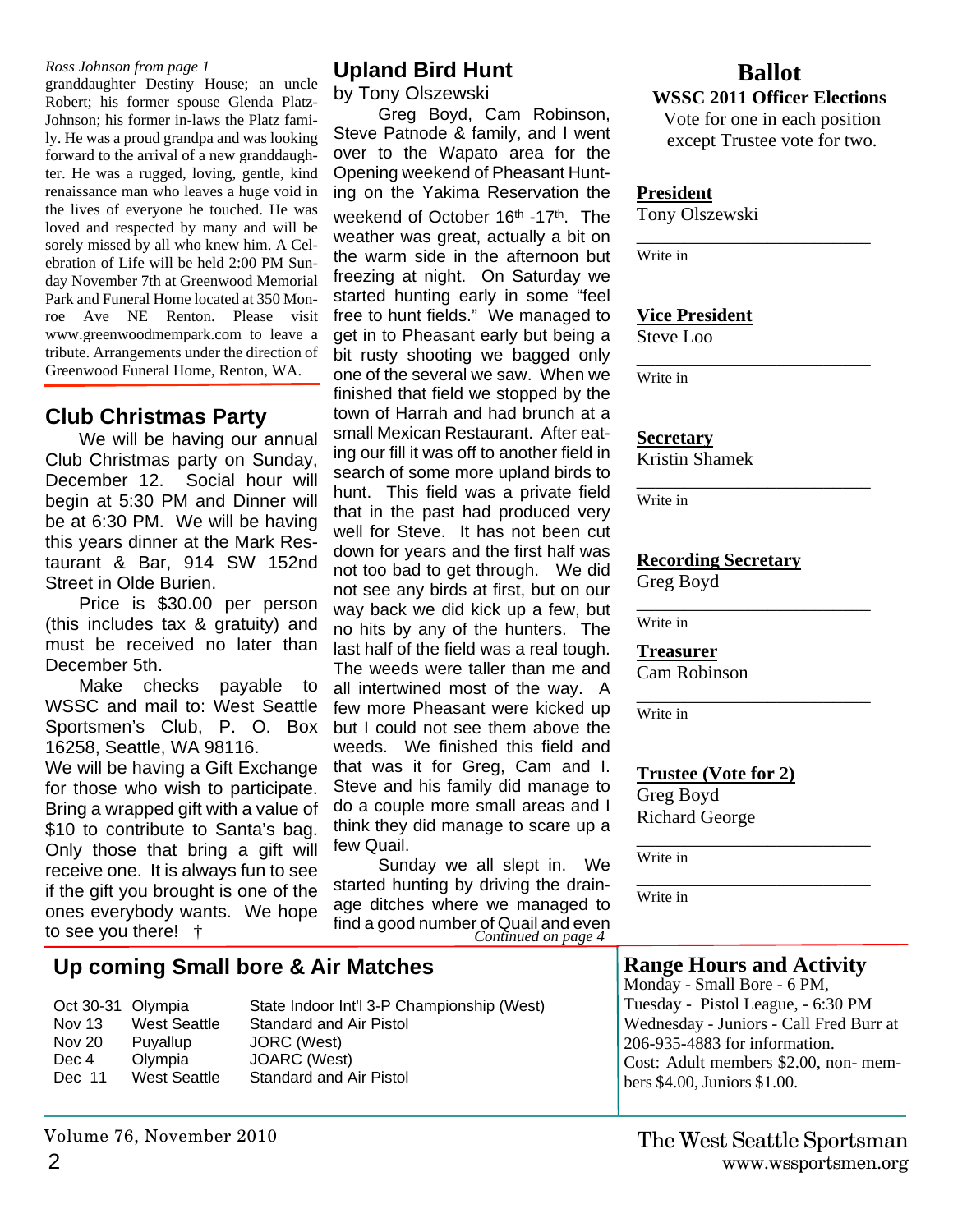| The West Seattle Sportsmen's Club                                                                                                                                                                                                                                                                                                                                                                                                                                                                                            |                                                                   |                                                                                                                                                                                                                                                                                                                                                                                                                                                                                                                                                                                                                                                                                                                         |                                                                     |                                                               |                                                                                                                                                                                                                                                                                                                                                                                                 |  |  |  |
|------------------------------------------------------------------------------------------------------------------------------------------------------------------------------------------------------------------------------------------------------------------------------------------------------------------------------------------------------------------------------------------------------------------------------------------------------------------------------------------------------------------------------|-------------------------------------------------------------------|-------------------------------------------------------------------------------------------------------------------------------------------------------------------------------------------------------------------------------------------------------------------------------------------------------------------------------------------------------------------------------------------------------------------------------------------------------------------------------------------------------------------------------------------------------------------------------------------------------------------------------------------------------------------------------------------------------------------------|---------------------------------------------------------------------|---------------------------------------------------------------|-------------------------------------------------------------------------------------------------------------------------------------------------------------------------------------------------------------------------------------------------------------------------------------------------------------------------------------------------------------------------------------------------|--|--|--|
| Sponsors of the Roger Dahl Rifle Training Range                                                                                                                                                                                                                                                                                                                                                                                                                                                                              |                                                                   |                                                                                                                                                                                                                                                                                                                                                                                                                                                                                                                                                                                                                                                                                                                         |                                                                     |                                                               |                                                                                                                                                                                                                                                                                                                                                                                                 |  |  |  |
| <b>OFFICERS</b><br>President - Tony Olszewski<br>Vice Pres. - Steve Loo<br>Secretary - Kristin Shamek<br>Treasurer - Jerry Mascio<br>Rec. Sec. - Roz Mascio                                                                                                                                                                                                                                                                                                                                                                  | 425-226-5643<br>206-719-3528<br>206-719-3529                      | <b>TRUSTEES</b><br>Greg Boyd<br>Fred Burr<br><b>Richard George</b>                                                                                                                                                                                                                                                                                                                                                                                                                                                                                                                                                                                                                                                      | 206-965-9629<br>206-935-4883<br>Contact us at: info@wssportsmen.org | Fred Burr<br>Ernie Frey<br>Frank Novito<br>Roz & Jerry Mascio | <b>LIFE TIME MEMBERS</b>                                                                                                                                                                                                                                                                                                                                                                        |  |  |  |
| Rolf's Cooking Corner Preheat oven to 350°                                                                                                                                                                                                                                                                                                                                                                                                                                                                                   |                                                                   | Pound pheasant pieces to make ten-                                                                                                                                                                                                                                                                                                                                                                                                                                                                                                                                                                                                                                                                                      |                                                                     |                                                               | <b>Events</b><br>Calendar                                                                                                                                                                                                                                                                                                                                                                       |  |  |  |
| <b>Style</b><br><b>Basque</b><br><b>Pheasant</b><br>Ingredients:<br>2 Large Pheasants cut<br>in to 8 pieces breasts<br>halved<br>$\frac{1}{2}$ cup flour, with salt and pepper<br>1/2 cup olive oil<br>1/2 cup dry white wine<br>$\frac{1}{2}$ cup cider vinegar<br>1/2 cup brown sugar<br>4 cloves garlic<br>4 shallots, finely chopped<br>6 fresh basil leaves<br>3 Tbs fresh parsley chopped<br>2 tsp ground pepper<br>1/2 cup green olives, halved<br>1/2 cup black olives, halved<br>2 cups diced fresh plums (about 6) |                                                                   | der. Heat oil in large Dutch oven over<br>medium high heat. Combine flour, salt<br>and pepper in a large paper bag. Shake<br>to mix and add pheasant pieces 3-4 at a<br>time. Shake well. Remove the pheasant<br>and lower into hot oil. Brown each side<br>3-4 minutes in uncrowded batches. Re-<br>move from the pan and set aside to<br>complete browning remaining pieces.<br>Return pheasants to Dutch oven and<br>add remaining ingredients reserving 1<br>cup of the plums. Stir, cover and place in<br>the over for 2 hours. About 15 minutes<br>before completion, add the remaining<br>cup of plums. Stir and return to the oven.<br>Serves well with wild rice, green beans,<br>and french bread. Serves 4-6 |                                                                     |                                                               | Nov 3rd - Club Meeting/ Tur-<br>key Shoot<br>Nov 5th-7th- Hunting in Wapa-<br>to<br>Nov 17th- Board Meeting<br>Dec 12th- Christmas Dinner<br>and club meeting<br>Dec 22nd- Board meeting<br>If you have any ideas for pro-<br>grams to have at the club meet-<br>ings or any good outing ideas<br>let one of the Officers or Trust-<br>ees know. You may contact us<br>at: info@wssportsmen.org |  |  |  |
| <b>New</b>                                                                                                                                                                                                                                                                                                                                                                                                                                                                                                                   |                                                                   | <b>MEMBERSHIP APPLICATION</b>                                                                                                                                                                                                                                                                                                                                                                                                                                                                                                                                                                                                                                                                                           |                                                                     |                                                               | <b>Renewal</b>                                                                                                                                                                                                                                                                                                                                                                                  |  |  |  |
| <b>WEST SEATTLE SPORTSMEN'S CLUB</b>                                                                                                                                                                                                                                                                                                                                                                                                                                                                                         |                                                                   |                                                                                                                                                                                                                                                                                                                                                                                                                                                                                                                                                                                                                                                                                                                         |                                                                     |                                                               |                                                                                                                                                                                                                                                                                                                                                                                                 |  |  |  |
| $I, \_\_$<br>payment of one year's dues.                                                                                                                                                                                                                                                                                                                                                                                                                                                                                     |                                                                   | of                                                                                                                                                                                                                                                                                                                                                                                                                                                                                                                                                                                                                                                                                                                      |                                                                     |                                                               | Date<br>Washington, being interested in the<br>propagation and conservation of game birds, game animals, and fish in the State of Washington, do hereby apply<br>for membership in the WEST SEATTLE SPORTSMEN'S CLUB and tender herewith the sum of \$                                                                                                                                          |  |  |  |
| a true sportsman both in the field and to my brother members at all times.                                                                                                                                                                                                                                                                                                                                                                                                                                                   |                                                                   |                                                                                                                                                                                                                                                                                                                                                                                                                                                                                                                                                                                                                                                                                                                         |                                                                     |                                                               | "I solemnly swear that I will abide by the Constitution and By-Laws of the West Seattle Sportsmen's Club and<br>help in its up-building and I will not willfully disobey the Game Laws wherever I fish or hunt. I will always be                                                                                                                                                                |  |  |  |
| Signed                                                                                                                                                                                                                                                                                                                                                                                                                                                                                                                       | <u> 1980 - Johann John Stone, mars eta biztanleria (h. 1980).</u> |                                                                                                                                                                                                                                                                                                                                                                                                                                                                                                                                                                                                                                                                                                                         | If you would like to                                                |                                                               |                                                                                                                                                                                                                                                                                                                                                                                                 |  |  |  |
|                                                                                                                                                                                                                                                                                                                                                                                                                                                                                                                              |                                                                   |                                                                                                                                                                                                                                                                                                                                                                                                                                                                                                                                                                                                                                                                                                                         |                                                                     | receive the Club<br>newsletter by email<br>check here. $\Box$ |                                                                                                                                                                                                                                                                                                                                                                                                 |  |  |  |

Phone\_\_\_\_\_\_\_\_\_\_\_\_\_\_\_\_\_\_, Email\_\_\_\_\_\_\_\_\_\_\_\_\_\_\_\_\_\_\_\_\_\_\_\_\_\_

Recommended by\_\_\_\_\_\_\_\_\_\_\_\_\_\_\_\_\_\_\_\_\_\_\_\_\_\_\_\_\_\_\_\_\_\_\_\_\_\_\_\_ (New Only)

Volume 76, November 2010

City\_\_\_\_\_\_\_\_\_\_\_\_\_\_\_\_\_\_\_\_\_\_\_, Zip\_\_\_\_\_\_\_\_\_\_\_\_\_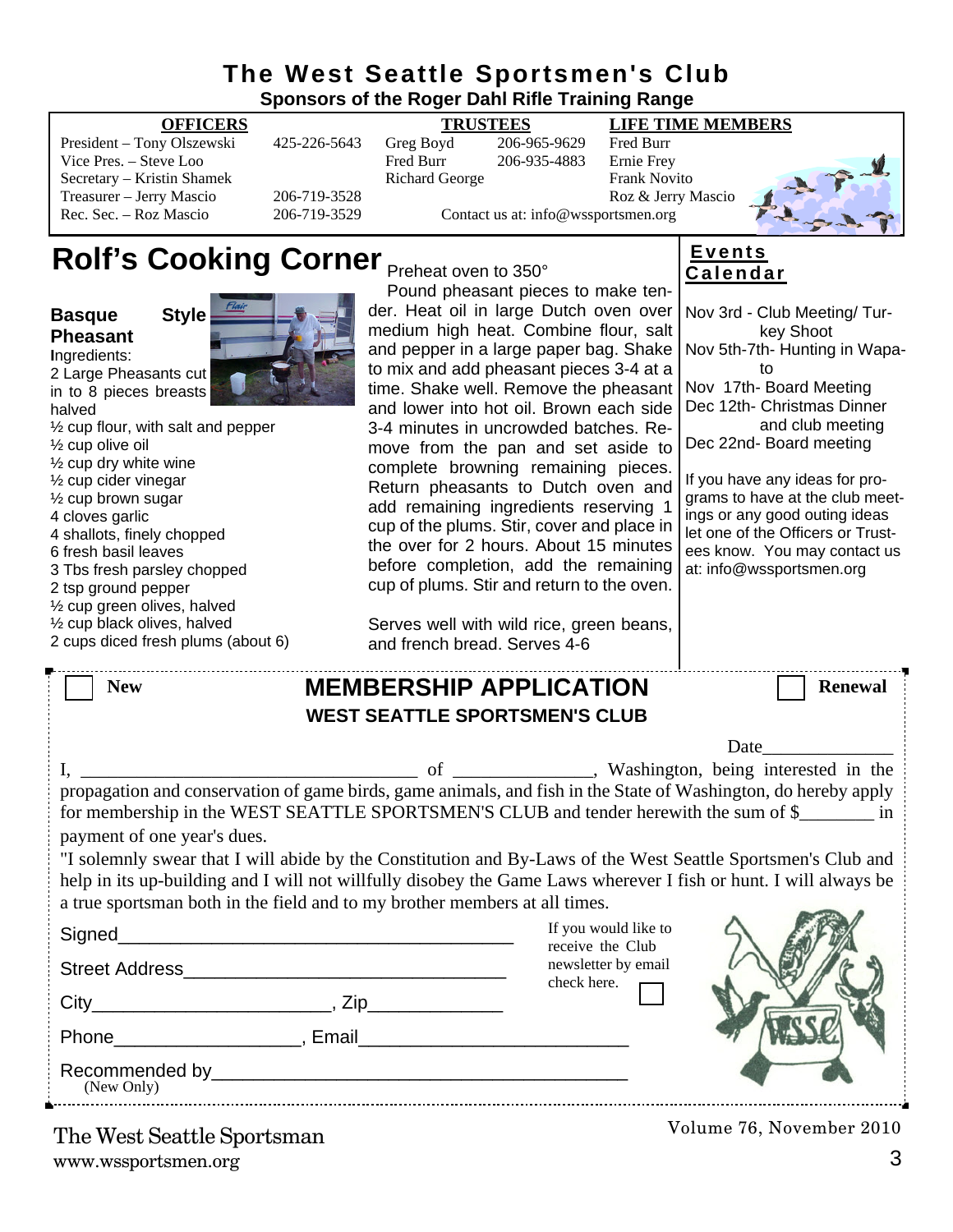# **Stuff For Sale**



**For Sale -** 2 Mobile Homes in Birch Bay Village, one is 2 bedroom, 1 bath, the other is 2 bedroom, 2 baths on nice wooded lots. Amenities include 24 hr security, community beaches, community swimming pool and tennis courts, golf course, marina. Great crabbing, fishing, and clamming. Financing available, \$95,000, \$120,000 call for more details, Jerry 206-719- 3528

**For Sale -** 35 Remington Ammo - 30 plus rounds rescued from garage sale, age unknown, \$5.00. Call Kim 253-850-7380.

206-935-4883.

**For Sale** - Club Logo items availitems available too. We have a sure would be good, but did not scare

few special 75<sup>th</sup> Anniversary Logo hats available also. Contact Tony at the club meetings, by email at tony@wssportsmen.org or by phone at 425-226-5643.

If you have something you would like to list in this section please send an email to "info@wssportsmen.org" listing the item or items you would like to sell, the price, and your contact information. Put "Stuff For Sale" in the Subject line of your email. Keep in mind that this comes out only once a month. In order to be listed in the coming month's newsletter you will need to have your ad emailed to us no later than the 20<sup>th</sup> of the prior month.....†

#### *Upland Bird Hunt From page 2*

**For Sale** - 12 ga C&H shot gun do their job and retrieved them from the shell reloader includes dies and water in the ditches. We headed over powder measure call Fred Burr to Harrah again for lunch and ran in to able; hats \$15.00, shirts and other area near a pond that we thought for hit a few. The dogs even managed to a local that gave us permission to hunt on his private land. We started at the

Volume 76, November 2010 4

up a thing until we got in some sage and then the dogs kicked up a couple Quail, and we got one of them. We turned back through the sage and kicked up another Quail and also heard some shooting from the distance. When we got back to the trucks several of the dogs had sore paws from going through some white powder (probably lime that had leached out of the ground) that was very prevalent on the ground around the pond. It was mid afternoon and time to head home.

We are heading back over to Wapato the Weekend of November 5<sup>th</sup>- 7<sup>th</sup>.



The West Seattle Sportsmen's Club P.O. Box 16258 Seattle, WA 98116

**First Class Mail**